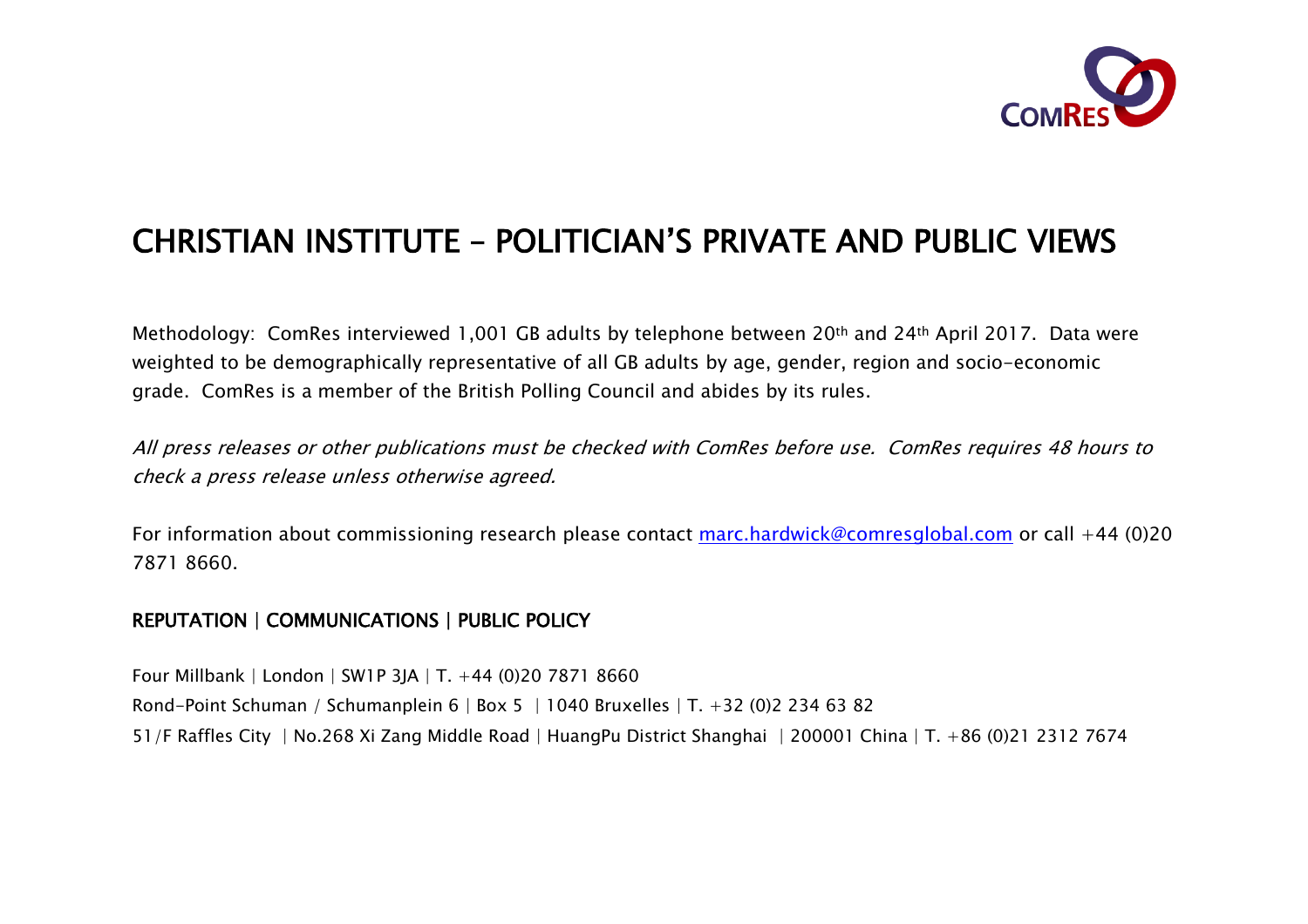$\therefore$  1

 $\cdots$  4

 $\cdots$  7

Q1\_1. For each of the following pairs of statements, which comes closest to your own view... ...<br>Base: All respondents

Q1\_2. For each of the following pairs of statements, which comes closest to your own view... ........<br>Base: All respondents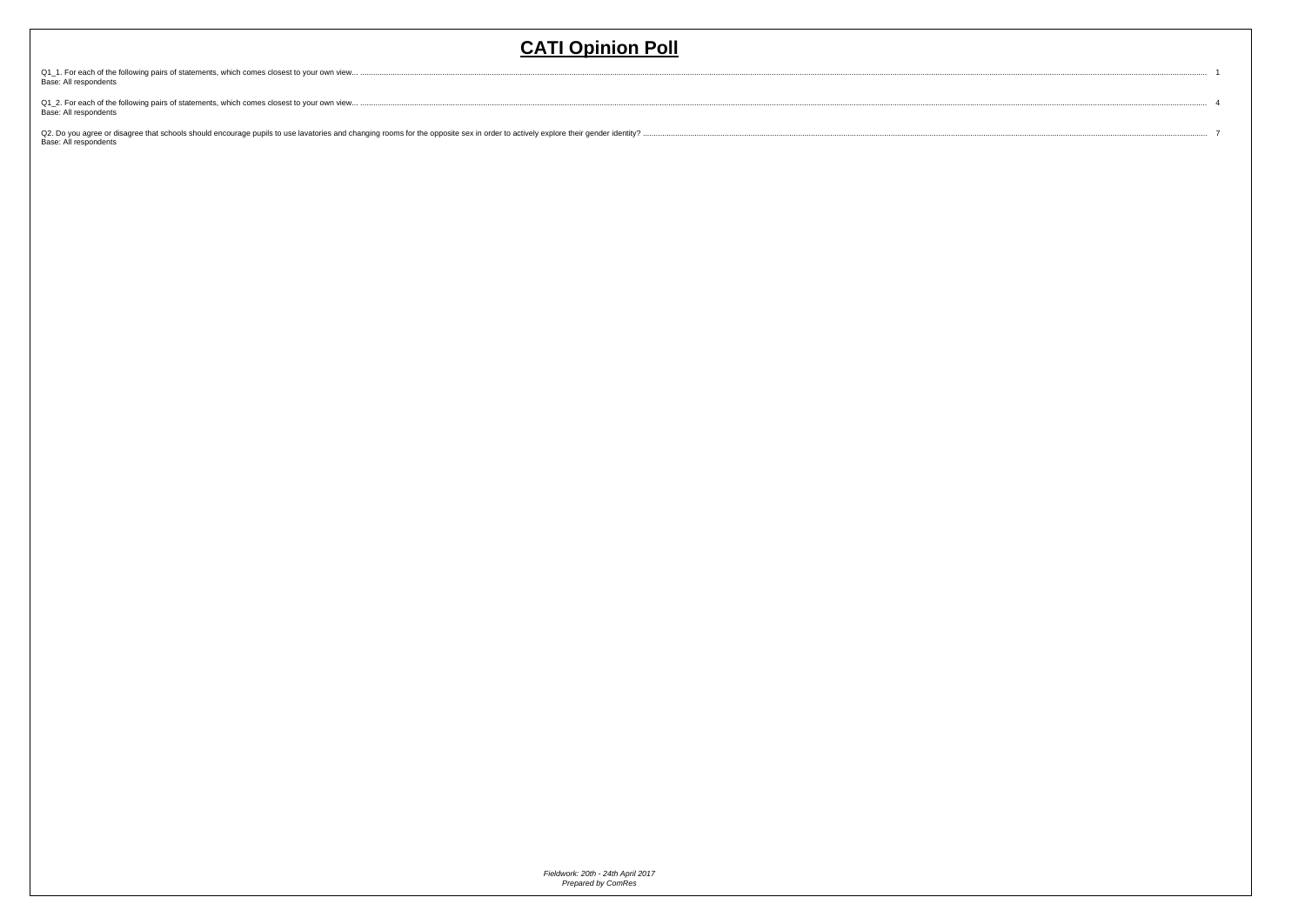<span id="page-2-0"></span>**Q1\_1. For each of the following pairs of statements, which comes closest to your own view...** Base: All respondents

|                                                                                         |            |            | <b>GENDER</b> |           |            | AGE        |            |           |            |            | <b>SOCIAL GRADE</b> |            |            |
|-----------------------------------------------------------------------------------------|------------|------------|---------------|-----------|------------|------------|------------|-----------|------------|------------|---------------------|------------|------------|
|                                                                                         | Total      | Male       | Female        | 18-24     | 25-34      | 35-44      | 45-54      | 55-64     | 65+        | AЬ         | ◡                   | GZ.        | DE         |
| Unweighted Total                                                                        | 1001       | 505        | 496           | 86        | 157        | 153        | 199        | 162       | 244        | 425        | 234                 | 143        | 199        |
| Weighted Total                                                                          | 1001       | 487        | 514           | 114       | 172        | 166        | 180        | 146       | 222        | 267        | 277                 | 218        | 238        |
|                                                                                         | 100%       | 100%       | 100%          | 100%      | 100%       | 100%       | 100%       | 100%      | 100%       | 100%       | 100%                | 100%       | 100%       |
| If a politician believes that gay sex is a sin they should be free to<br>express it     | 639<br>64% | 358<br>73% | 281<br>55%    | 70<br>62% | 102<br>59% | 101<br>61% | 120<br>67% | 92<br>63% | 154<br>69% | 175<br>66% | 163<br>59%          | 156<br>71% | 145<br>61% |
| If a politician believes that gay sex is a sin they should not be<br>free to express it | 321<br>32% | 105<br>21% | 216<br>42%    | 42<br>37% | 68<br>40%  | 61<br>37%  | 56<br>31%  | 46<br>31% | 48<br>22%  | 87<br>33%  | 102<br>37%          | 52<br>24%  | 80<br>34%  |
| Don't know                                                                              | 41<br>4%   | 25<br>5%   | 16<br>3%      | 1%        | 1%         | 3%         | 3%         | 6%        | 20<br>9%   | 2%         | 12<br>4%            | 5%         | 13<br>5%   |



Fieldwork: 20th - 24th April 2017 Prepared by ComRes

Table 1/1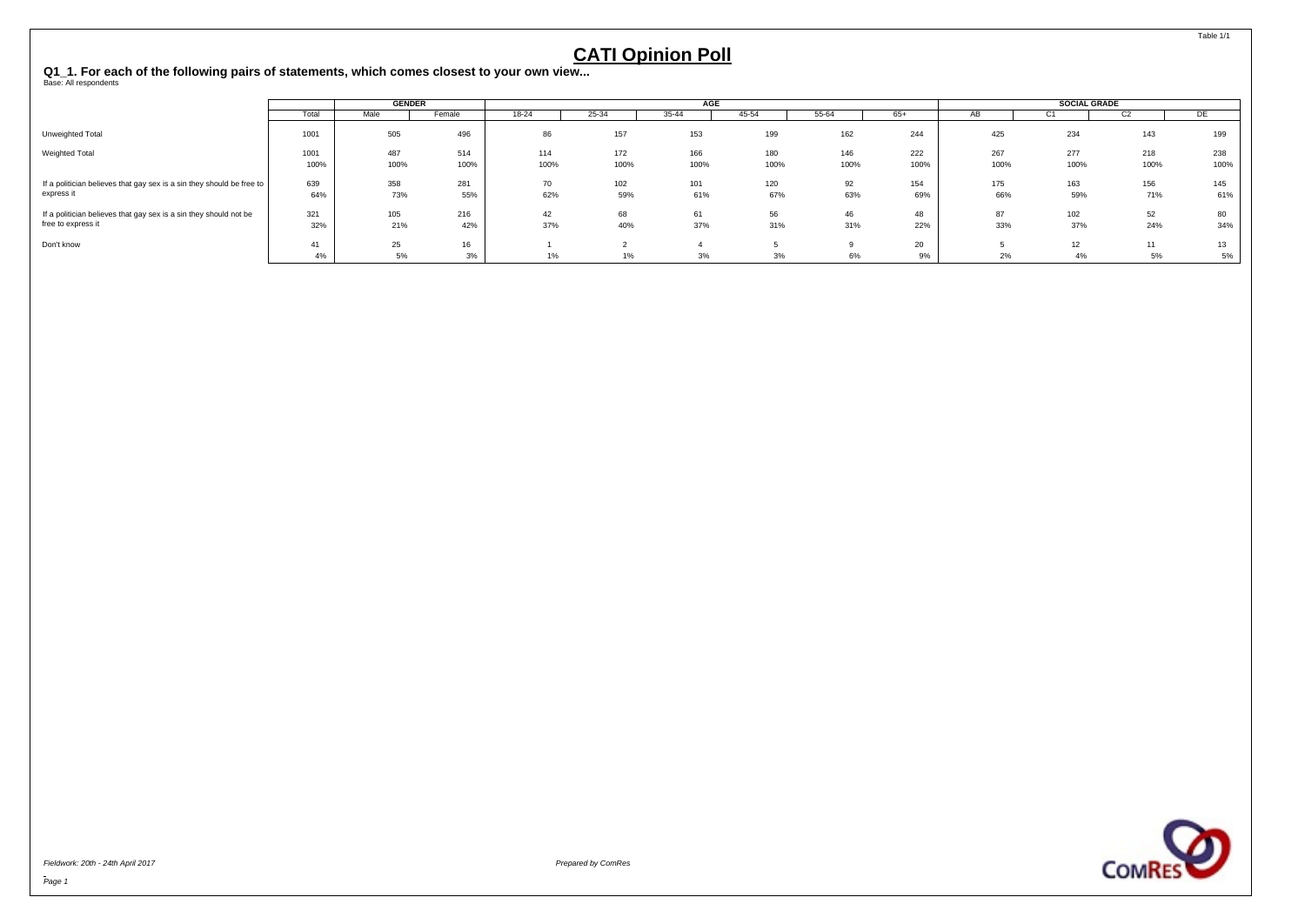**Q1\_1. For each of the following pairs of statements, which comes closest to your own view...** Base: All respondents

|                                                                                         |              |             |            | <b>REGION SUMMARY</b> |             |             |             |             |             | <b>VOTING INTENTION</b> |             |            |            |                                    |             | PAST VOTE - GENERAL ELECTION 2015 |            |
|-----------------------------------------------------------------------------------------|--------------|-------------|------------|-----------------------|-------------|-------------|-------------|-------------|-------------|-------------------------|-------------|------------|------------|------------------------------------|-------------|-----------------------------------|------------|
|                                                                                         | Total        | England     | Scotland   | England &<br>Wales    | North       | Midlands    | South       | Cons        | Lab         | Lib<br>Dems             | <b>UKIP</b> | Green      | SNP        | Cons                               | Lab         | Dems                              | UKIP       |
| Unweighted Total                                                                        | 1001         | 858         | 92         | 909                   | 244         | 248         | 366         | 400         | 249         | 105                     | 21          | 21         | 32         | 302                                | 221         | 76                                | 59         |
| <b>Weighted Total</b>                                                                   | 1001<br>100% | 864<br>100% | 87<br>100% | 914<br>100%           | 242<br>100% | 259<br>100% | 362<br>100% | 377<br>100% | 265<br>100% | 100%                    | 29<br>100%  | 21<br>100% | 32<br>100% | 263<br>100%                        | 222<br>100% | 57<br>100%                        | 90<br>100% |
| If a politician believes that gay sex is a sin they should be free to<br>express it     | 639<br>64%   | 553<br>64%  | 55<br>63%  | 584<br>64%            | 147<br>61%  | 173<br>67%  | 232<br>64%  | 253<br>67%  | 169<br>64%  | 48<br>58%               | 17<br>60%   | 15<br>69%  | 15<br>47%  | 176<br>67%                         | 143<br>65%  | 39<br>69%                         | 50<br>56%  |
| If a politician believes that gay sex is a sin they should not be<br>free to express it | 321<br>32%   | 277<br>32%  | 26<br>30%  | 295<br>32%            | 87<br>36%   | 77<br>30%   | 113<br>31%  | 114<br>30%  | 88<br>33%   | 33<br>39%               | 12<br>40%   | 31%        | 15<br>48%  | $\rightarrow$<br>$\sqrt{5}$<br>29% | 70<br>32%   | 17<br>29%                         | 37<br>41%  |
| Don't know                                                                              | 41<br>4%     | 34<br>4%    | 7%         | 35<br>4%              | 3%          | 3%          | 17<br>5%    | 3%          | 3%          | 2%                      |             |            | 5%         | 4%                                 | 4%          | 2%                                | 3%         |



-<br>Page 2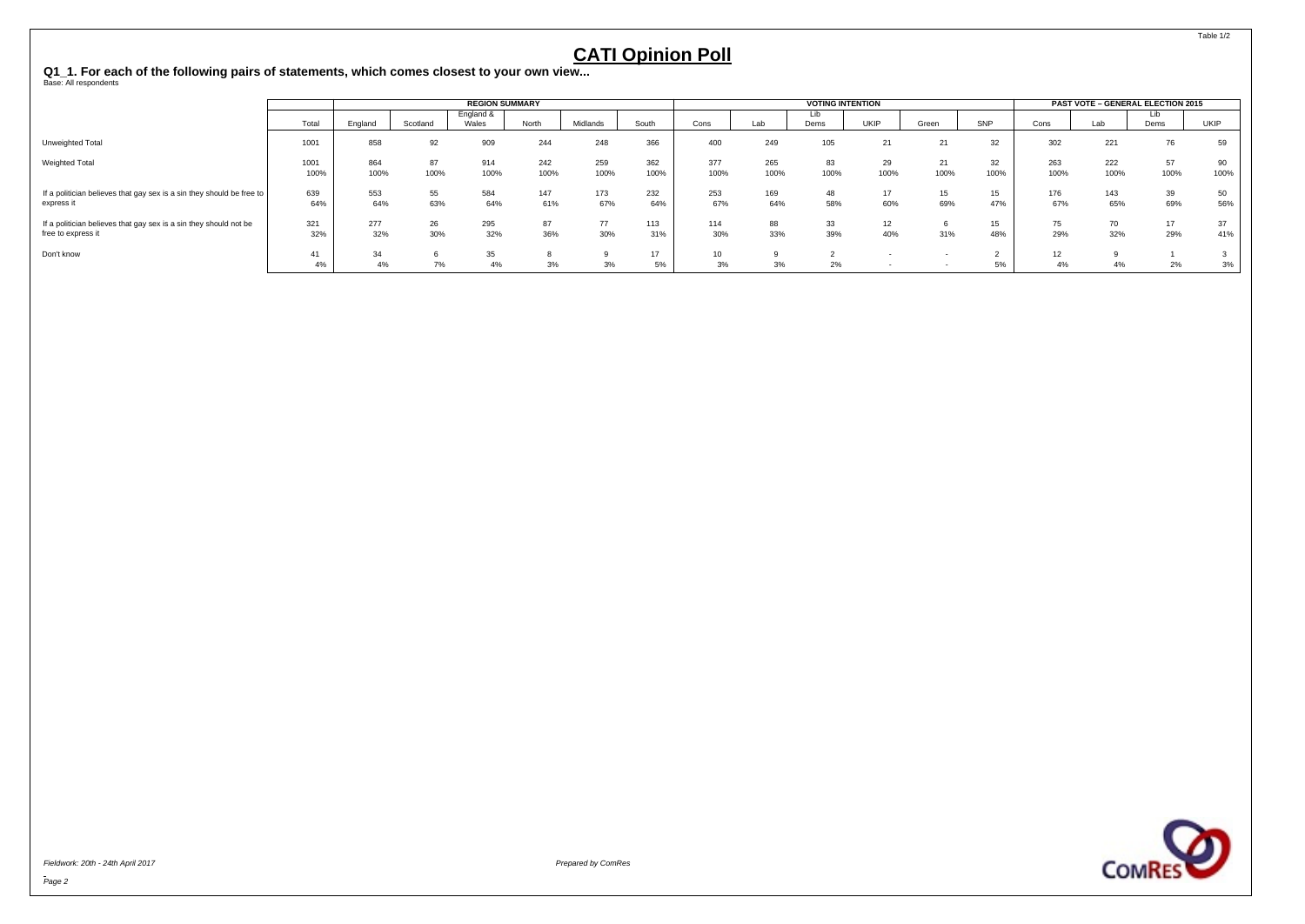**Q1\_1. For each of the following pairs of statements, which comes closest to your own view...** Base: All respondents

|                                                                    |       |          |       |       |                |          | <b>REGION</b> |       |         |        |       |       |
|--------------------------------------------------------------------|-------|----------|-------|-------|----------------|----------|---------------|-------|---------|--------|-------|-------|
|                                                                    |       |          | North | North |                | West     | East          |       |         |        | South | South |
|                                                                    | Total | Scotland | East  | West  | Yorks & Humber | Midlands | Midlands      | Wales | Eastern | London | East  | West  |
| Unweighted Total                                                   | 1001  | 92       | 41    | 113   | 90             | 89       | 69            |       | 90      | 145    | 130   |       |
| Weighted Total                                                     | 1001  | 87       | 42    | 114   | 86             | 90       | 74            | 50    | 95      | 133    | 141   | 88    |
|                                                                    | 100%  | 100%     | 100%  | 100%  | 100%           | 100%     | 100%          | 100%  | 100%    | 100%   | 100%  | 100%  |
| If a politician believes that gay sex is a sin they should be free | 639   | 55       | 24    | 69    | 55             | 62       | 48            |       | 63      | 77     | 96    | 60    |
| to express it                                                      | 64%   | 63%      | 56%   | 60%   | 63%            | 69%      | 65%           | 63%   | 67%     | 58%    | 68%   | 68%   |
| If a politician believes that gay sex is a sin they should not be  | 321   | 26       | 15    | 44    | 28             | 25       | 25            | 17    | 27      | 47     | 40    | 26    |
| free to express it                                                 | 32%   | 30%      | 36%   | 38%   | 33%            | 28%      | 33%           | 35%   | 29%     | 35%    | 29%   | 30%   |
| Don't know                                                         | 41    |          |       |       |                |          |               |       |         |        |       |       |
|                                                                    | 4%    | 7%       | 7%    | 1%    | 4%             | 3%       | 2%            | 3%    | 5%      | 7%     | 4%    | 2%    |



-<br>Page 3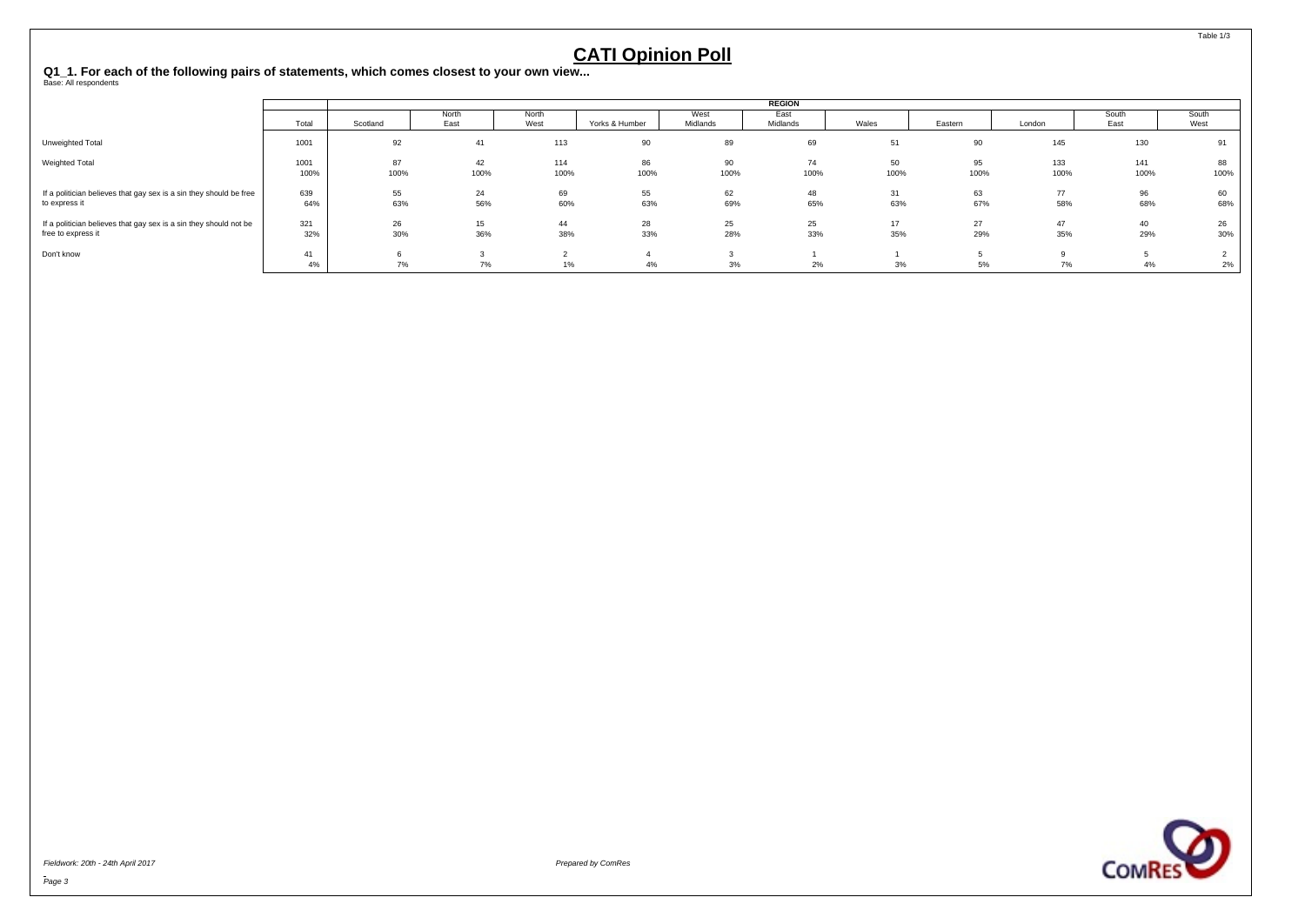#### <span id="page-5-0"></span>**Q1\_2. For each of the following pairs of statements, which comes closest to your own view...** Base: All respondents

|                                                                                                                                                 |              | <b>GENDER</b> |             |             |             | <b>AGE</b>  |             |             |             |             | SOCIAL GRADE |                |             |
|-------------------------------------------------------------------------------------------------------------------------------------------------|--------------|---------------|-------------|-------------|-------------|-------------|-------------|-------------|-------------|-------------|--------------|----------------|-------------|
|                                                                                                                                                 | Total        | Male          | Female      | $18 - 24$   | 25-34       | $35 - 44$   | 45-54       | 55-64       | $65+$       | ΑВ          | ◡            | C <sub>2</sub> | DE          |
| Unweighted Total                                                                                                                                | 1001         | 505           | 496         | 86          | 157         | 153         | 199         | 162         | 244         | 425         | 234          | 143            | 199         |
| <b>Weighted Total</b>                                                                                                                           | 1001<br>100% | 487<br>100%   | 514<br>100% | 114<br>100% | 172<br>100% | 166<br>100% | 180<br>100% | 146<br>100% | 222<br>100% | 267<br>100% | 277<br>100%  | 218<br>100%    | 238<br>100% |
| If a politician believes that gay sex is a sin but seeks to keep that<br>view private, they should be allowed to hold office                    | 671<br>67%   | 340<br>70%    | 331<br>64%  | 68<br>60%   | 121<br>70%  | 113<br>68%  | 130<br>72%  | 102<br>70%  | 136<br>61%  | 183<br>68%  | 181<br>65%   | 158<br>73%     | 148<br>62%  |
| If a politician believes that gay sex is a sin then whether or not<br>they keep that view private, they should not be allowed to hold<br>office | 250<br>25%   | 107<br>22%    | 143<br>28%  | 41<br>36%   | 45<br>26%   | 45<br>27%   | 37<br>21%   | 31<br>21%   | 51<br>23%   | 71<br>27%   | 77<br>28%    | 41<br>19%      | 61<br>26%   |
| Don't know                                                                                                                                      | 80<br>8%     | 40<br>8%      | 40<br>8%    | 4%          | 4%          | 5%          | 12<br>7%    | 13<br>9%    | 35<br>16%   | 13<br>5%    | 19<br>7%     | 18<br>8%       | 29<br>12%   |



Fieldwork: 20th - 24th April 2017 Prepared by ComRes

Table 2/1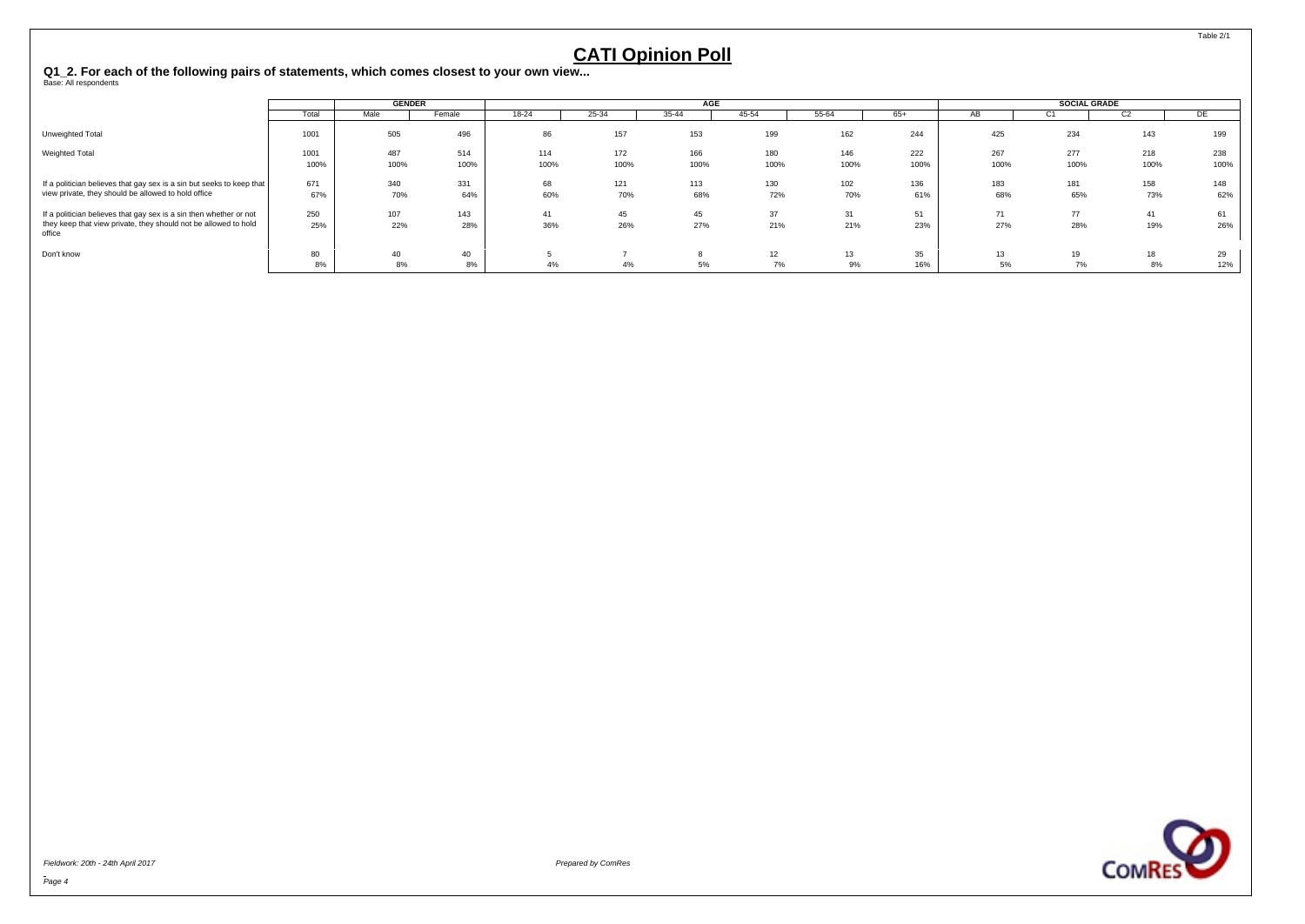**Q1\_2. For each of the following pairs of statements, which comes closest to your own view...** Base: All respondents

|                                                                                                                                                 |              |             |            | <b>REGION SUMMARY</b> |             |             |             |              |             | <b>VOTING INTENTION</b> |             |           |            |             |             | PAST VOTE - GENERAL ELECTION 2015 |            |
|-------------------------------------------------------------------------------------------------------------------------------------------------|--------------|-------------|------------|-----------------------|-------------|-------------|-------------|--------------|-------------|-------------------------|-------------|-----------|------------|-------------|-------------|-----------------------------------|------------|
|                                                                                                                                                 | Total        | England     | Scotland   | England &<br>Wales    | North       | Midlands    | South       | Cons         | Lab         | Lıb<br>Dems             | <b>UKIP</b> | Green     | SNP        | Cons        | Lab         | Dems                              | UKIP       |
| Unweighted Total                                                                                                                                | 1001         | 858         | 92         | 909                   | 244         | 248         | 366         | 400          | 249         | 105                     | 21          |           | 32         | 302         | 221         | 76                                | 59         |
| <b>Weighted Total</b>                                                                                                                           | 1001<br>100% | 864<br>100% | 87<br>100% | 914<br>100%           | 242<br>100% | 259<br>100% | 362<br>100% | 377<br>100%  | 265<br>100% | 100%                    | 29<br>100%  | ∠<br>100% | 32<br>100% | 263<br>100% | 222<br>100% | 57<br>100%                        | 90<br>100% |
| If a politician believes that gay sex is a sin but seeks to keep that<br>view private, they should be allowed to hold office                    | 671<br>67%   | 580<br>67%  | 53<br>61%  | 618<br>68%            | 161<br>67%  | 179<br>69%  | 240<br>66%  | 267<br>71%   | 173<br>65%  | 60<br>72%               | 24<br>81%   | 10<br>45% | 21<br>66%  | 191<br>73%  | 151<br>68%  | 36<br>64%                         | 61<br>68%  |
| If a politician believes that gay sex is a sin then whether or not<br>they keep that view private, they should not be allowed to hold<br>office | 250<br>25%   | 216<br>25%  | 26<br>29%  | 224<br>25%            | 66<br>27%   | 57<br>22%   | 93<br>26%   | 80<br>21%    | 77<br>29%   | 21%                     | 19%         | 10<br>48% | 10<br>31%  | 20%         | 60<br>27%   | 18<br>32%                         | 21<br>23%  |
| Don't know                                                                                                                                      | 80<br>8%     | 68<br>8%    | 10%        | 72<br>8%              | 15<br>6%    | 24<br>9%    | 30<br>8%    | $\sim$<br>8% | 15<br>6%    | 7%                      |             | 7%        | 3%         | 7%          | A<br>5%     | 4%                                | 9%         |



Fieldwork: 20th - 24th April 2017 Prepared by ComRes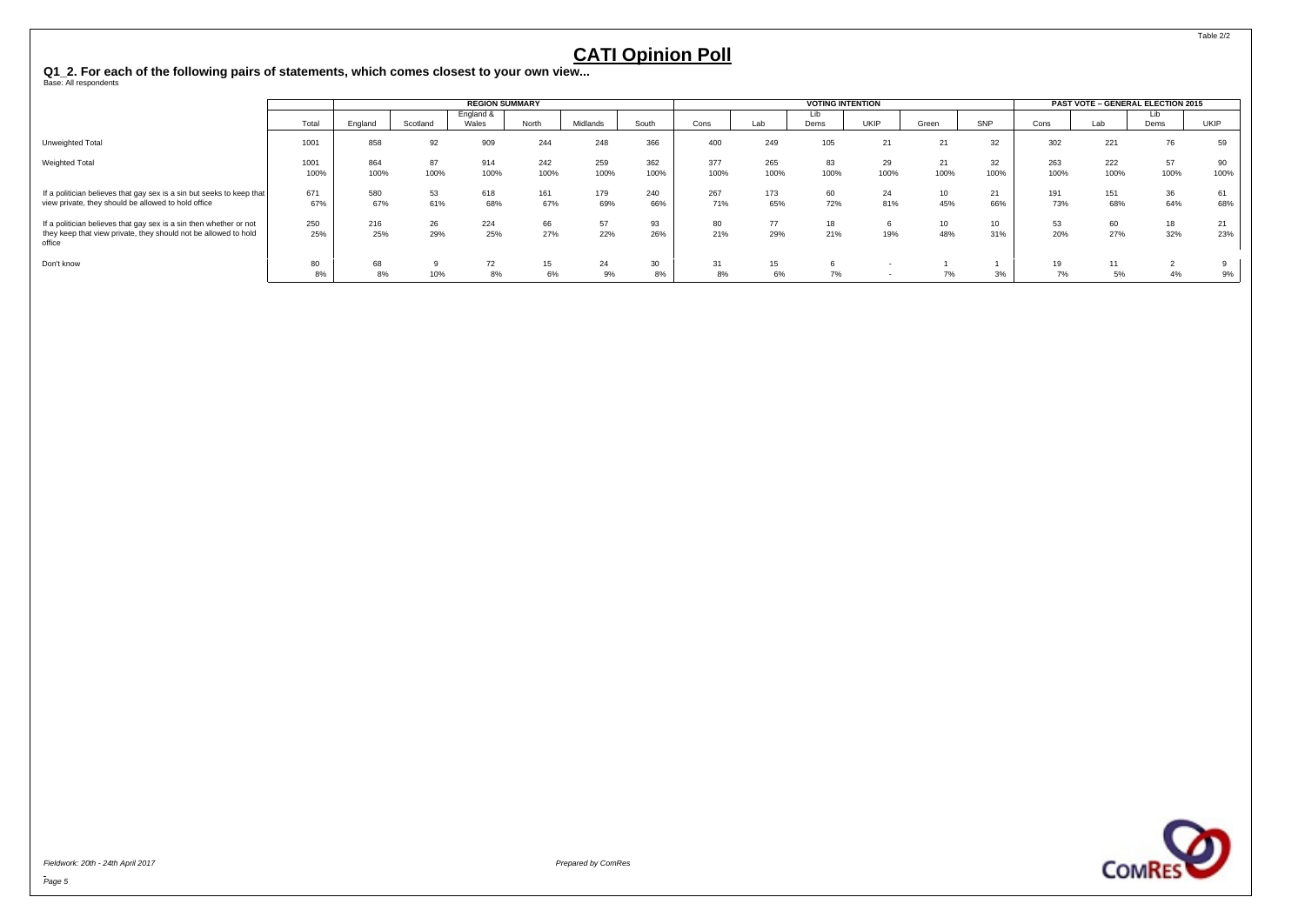**Q1\_2. For each of the following pairs of statements, which comes closest to your own view...** Base: All respondents

|                                                                           |       |          |       |       |                |          | <b>REGION</b> |       |         |        |       |       |
|---------------------------------------------------------------------------|-------|----------|-------|-------|----------------|----------|---------------|-------|---------|--------|-------|-------|
|                                                                           |       |          | North | North |                | West     | East          |       |         |        | South | South |
|                                                                           | Total | Scotland | East  | West  | Yorks & Humber | Midlands | Midlands      | Wales | Eastern | London | East  | West  |
| Unweighted Total                                                          | 1001  | 92       | 41    | 113   | 90             | 89       | 69            | 51    | 90      | 145    | 130   | 91    |
| <b>Weighted Total</b>                                                     | 1001  | 87       | 42    | 114   | 86             | 90       | 74            | 50    | 95      | 133    | 141   | 88    |
|                                                                           | 100%  | 100%     | 100%  | 100%  | 100%           | 100%     | 100%          | 100%  | 100%    | 100%   | 100%  | 100%  |
| If a politician believes that gay sex is a sin but seeks to keep          | 671   | 53       | 24    | 81    | 56             | 58       | 54            | 38    | 67      | 88     | 92    | 59    |
| that view private, they should be allowed to hold office                  | 67%   | 61%      | 58%   | 71%   | 65%            | 64%      | 73%           | 76%   | 70%     | 66%    | 65%   | 67%   |
| If a politician believes that gay sex is a sin then whether or not        | 250   | 26       | 14    | 29    | 23             | 25       | 17            |       | 15      | 30     | 40    | 22    |
| they keep that view private, they should not be allowed to hold<br>office | 25%   | 29%      | 34%   | 25%   | 26%            | 27%      | 23%           | 17%   | 16%     | 23%    | 28%   | 25%   |
| Don't know                                                                | 80    |          |       |       |                |          |               |       | 13      | 15     |       |       |
|                                                                           |       | 10%      | 8%    | 4%    | 8%             |          | 4%            | 7%    | 14%     | 11%    | 6%    | 8%    |



Fieldwork: 20th - 24th April 2017 Prepared by ComRes

Table 2/3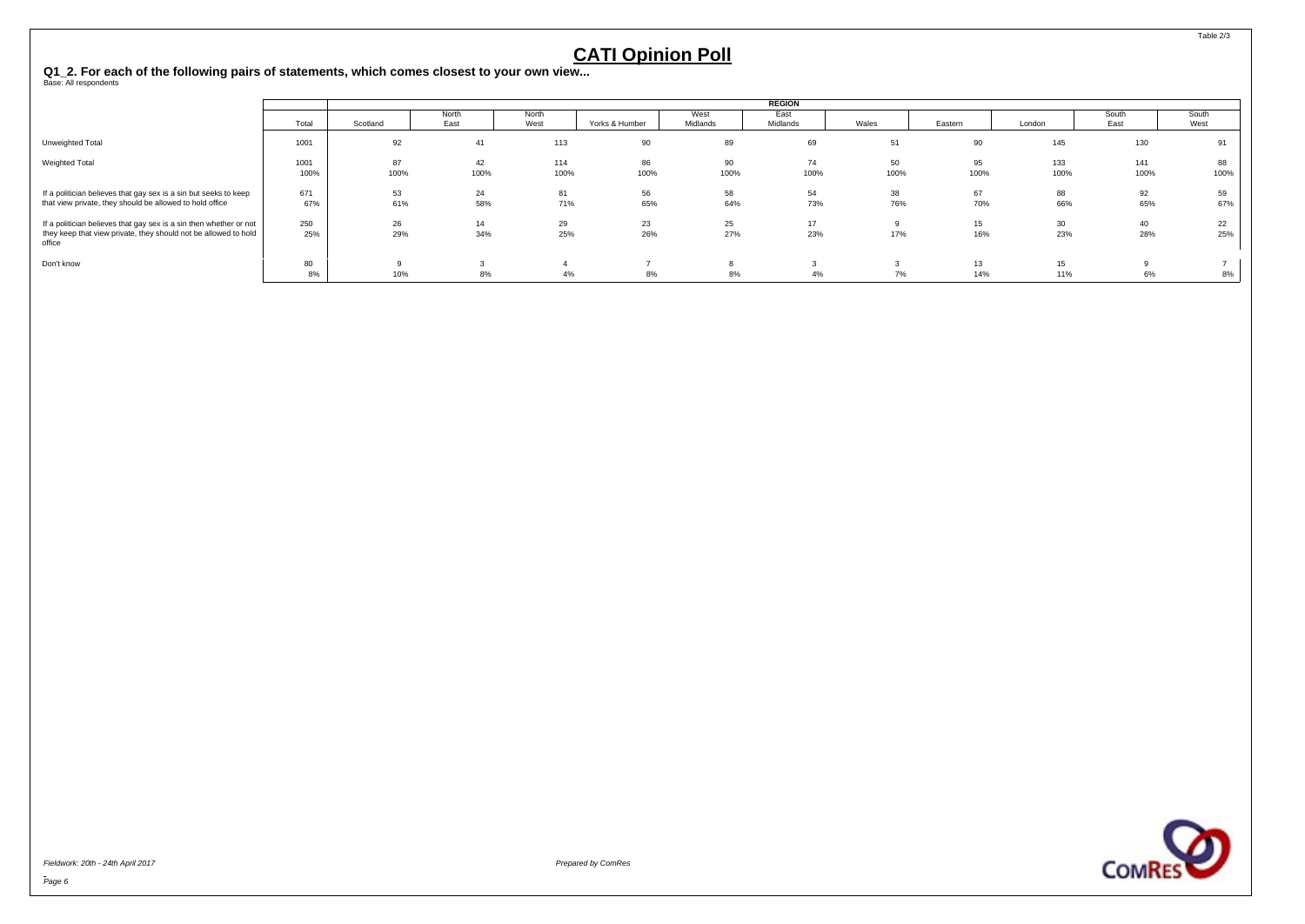<span id="page-8-0"></span>Q2. Do you agree or disagree that schools should encourage pupils to use lavatories and changing rooms for the opposite sex in order to actively explore their gender identity?<br><sup>Base: All respondents</sup>

|                  |            | <b>GENDER</b> |            |           |            | AGE        |            |            |            |            | <b>SOCIAL GRADE</b> |                |            |
|------------------|------------|---------------|------------|-----------|------------|------------|------------|------------|------------|------------|---------------------|----------------|------------|
|                  | Total      | Male          | Female     | $18 - 24$ | $25 - 34$  | 35-44      | 45-54      | 55-64      | $65+$      | AB         | ◡                   | C <sub>2</sub> | DE         |
| Unweighted Total | 1001       | 505           | 496        | 86        | 157        | 153        | 199        | 162        | 244        | 425        | 234                 | 143            | 199        |
| Weighted Total   | 1001       | 487           | 514        | 114       | 172        | 166        | 180        | 146        | 222        | 267        | 277                 | 218            | 238        |
|                  | 100%       | 100%          | 100%       | 100%      | 100%       | 100%       | 100%       | 100%       | 100%       | 100%       | 100%                | 100%           | 100%       |
| Agree            | 167<br>17% | 82<br>17%     | 85<br>17%  | 36<br>32% | 41<br>24%  | 25<br>15%  | 26<br>14%  | 17<br>11%  | 22<br>10%  | 40<br>15%  | 56<br>20%           | 31<br>14%      | 39<br>16%  |
| Disagree         | 786<br>79% | 378<br>78%    | 408<br>79% | 76<br>67% | 124<br>72% | 135<br>81% | 141<br>78% | 124<br>85% | 186<br>84% | 214<br>80% | 210<br>76%          | 174<br>80%     | 188<br>79% |
| Don't know       | 48<br>5%   | 28<br>6%      | 21<br>4%   | 2%        | 4%         | 4%         | 14<br>8%   | 4%         | 13<br>6%   | 13<br>5%   | 4%                  | 13<br>6%       | 11<br>5%   |



Fieldwork: 20th - 24th April 2017 Prepared by ComRes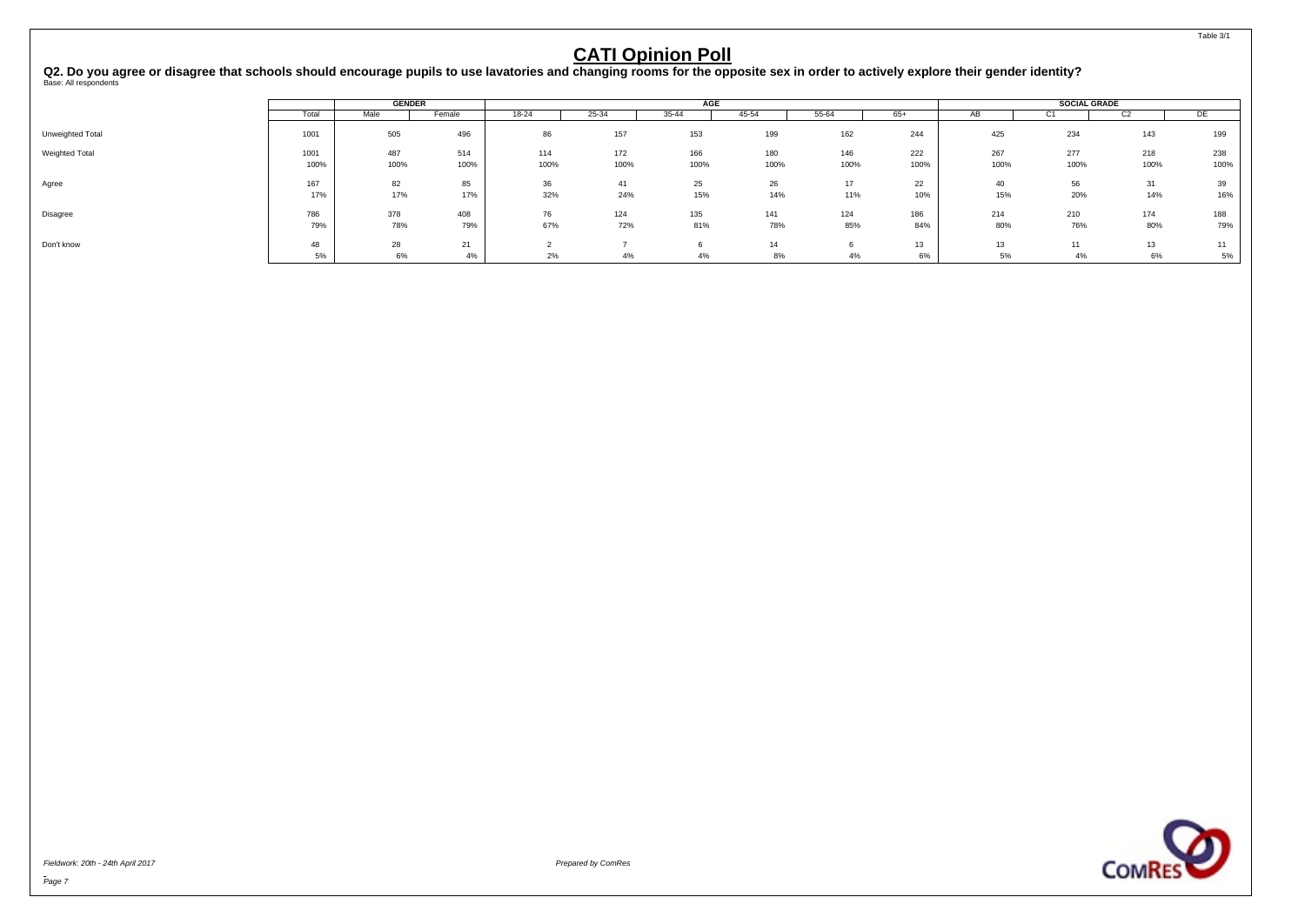Q2. Do you agree or disagree that schools should encourage pupils to use lavatories and changing rooms for the opposite sex in order to actively explore their gender identity?<br><sup>Base: All respondents</sup>

|                  |              |             |            | <b>REGION SUMMARY</b> |                        |             |             |             |                        | <b>VOTING INTENTION</b> |            |            |            |             |             | PAST VOTE - GENERAL ELECTION 2015 |             |
|------------------|--------------|-------------|------------|-----------------------|------------------------|-------------|-------------|-------------|------------------------|-------------------------|------------|------------|------------|-------------|-------------|-----------------------------------|-------------|
|                  | Total        | England     | Scotland   | England &<br>Wales    | North                  | Midlands    | South       | Cons        | Lab                    | Lib<br>Dems             | UKIP       | Green      | SNP        | Cons        | Lab         | Lıb<br>Dems                       | <b>UKIP</b> |
| Unweighted Total | 1001         | 858         | 92         | 909                   | 244                    | 248         | 366         | 400         | 249                    | 105                     | 21         | 21         | 32         | 302         | 221         | 76                                | 59          |
| Weighted Total   | 1001<br>100% | 864<br>100% | 87<br>100% | 914<br>100%           | 242<br>100%            | 259<br>100% | 362<br>100% | 377<br>100% | 265<br>100%            | 83<br>100%              | 29<br>100% | 21<br>100% | 32<br>100% | 263<br>100% | 222<br>100% | 57<br>100%                        | 90<br>100%  |
| Agree            | 167<br>17%   | 137<br>16%  | 22<br>26%  | 144<br>16%            | 38<br>16%              | 34<br>13%   | 65<br>18%   | 39<br>10%   | 61<br>23%              | 20<br>24%               | 15%        | 16%        | 11<br>34%  | 25<br>9%    | 50<br>22%   | 12<br>21%                         | 6%          |
| Disagree         | 786<br>79%   | 686<br>79%  | 58<br>67%  | 728<br>80%            | 194<br>80%             | 211<br>81%  | 280<br>77%  | 325<br>86%  | 190<br>71%             | 58<br>70%               | 25<br>85%  | 77%        | 18<br>56%  | 226<br>86%  | 160<br>72%  | 42<br>73%                         | 85<br>94%   |
| Don't know       | 48<br>5%     | 41<br>5%    | 8%         | 42<br>5%              | 10 <sup>10</sup><br>4% | 14<br>5%    | $-1$<br>5%  | 13<br>4%    | 15 <sup>15</sup><br>6% | 6%                      |            | 7%         | 10%        | 12<br>5%    | 11<br>5%    | 6%                                |             |



Fieldwork: 20th - 24th April 2017 Prepared by ComRes

Table 3/2